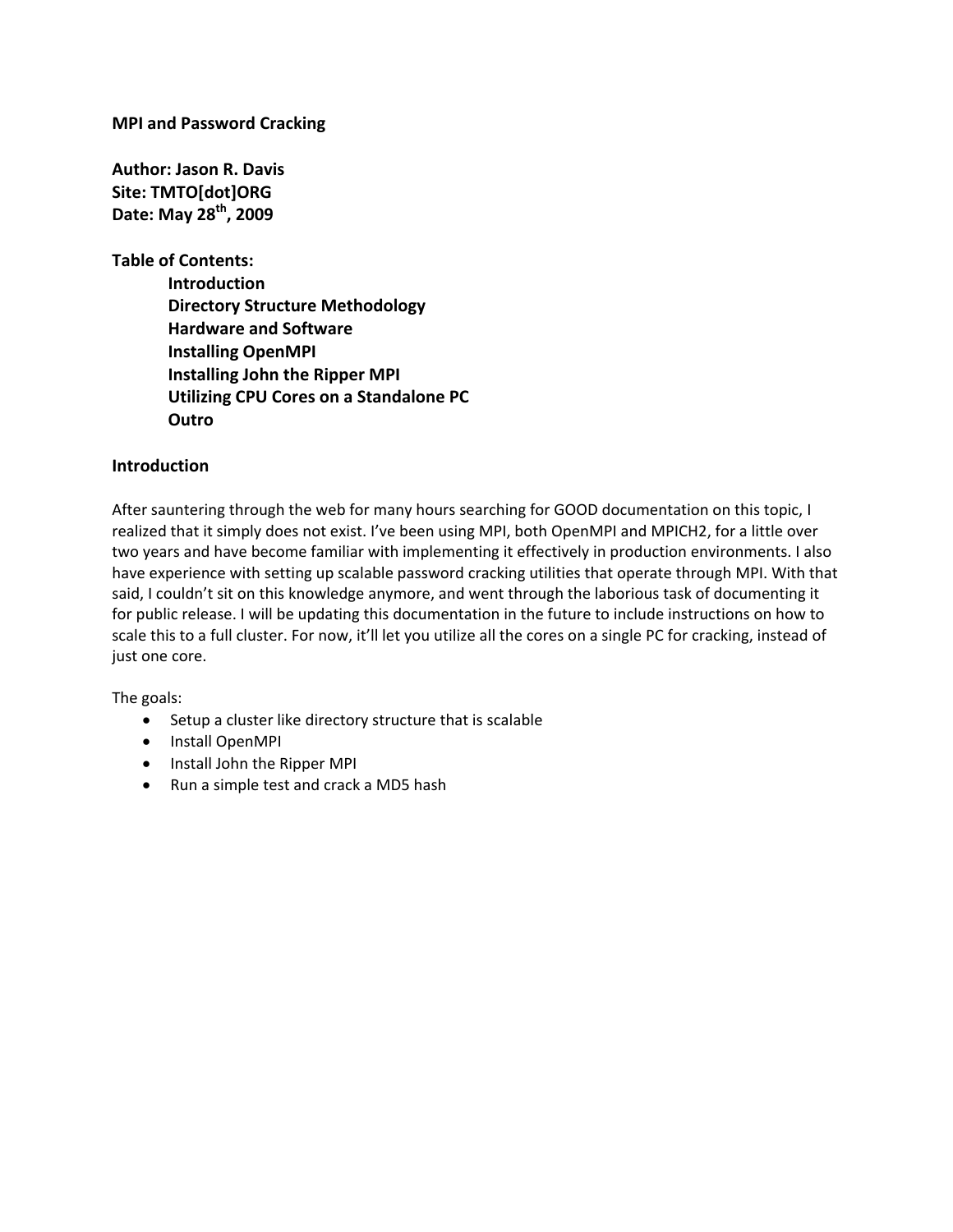### **Directory Structure Methodology**

This is almost the most important part of building a system that is scalable and won't break if you upgrade to a newer version of an application. I am going to quickly outline how I build a directory structure for a single machine. That structure is then scalable to a cluster.

- /apps/
	- o /apps/myapp1/
		- /apps/myapp1/v1.x/
			- /apps/myapp1/v1.x/install/
			- /apps/myapp1/v1.x/x86\_32/
			- /apps/myapp $1/\nu$ 1.x/x86 $64/$
		- /apps/myapp1/v2.x/
			- /apps/myapp1/v2.x/install/
			- /apps/myapp1/v2.x/x86 $32/$
			- /apps/myapp1/v2.x/x86 $64/$
		- /apps/myapp1/latest  $\rightarrow$  v2.x/
		- /apps/myapp1/stable  $\rightarrow$  v1.x/
		- /apps/myapp1/env/

# **/apps/**

This is the base directory for all our cluster applications.

### **/apps/myapp1/**

For each application we create a subdirectory of our base directory, in this case "myapp1"

### **/apps/myapp1/v1.x/**

The **stable** version of the application will go below this directory structure. This is where the production application will reside. You will use the actual version number of the application for the directory name. You will not use "v1.x".

### **/apps/myapp1/v1.x/install/**

The source code for this specific version will be downloaded, unpacked, and compiled from this directory.

### **/apps/myapp1/v1.x/x86\_32/**

If the application was compiled on a 32‐bit processor, then this is where the application will be installed and ran from.

### **/apps/myapp1/v1.x/x86\_64/**

If the application was compiled on a 64‐bit processor, then this is where the application will be installed and ran from.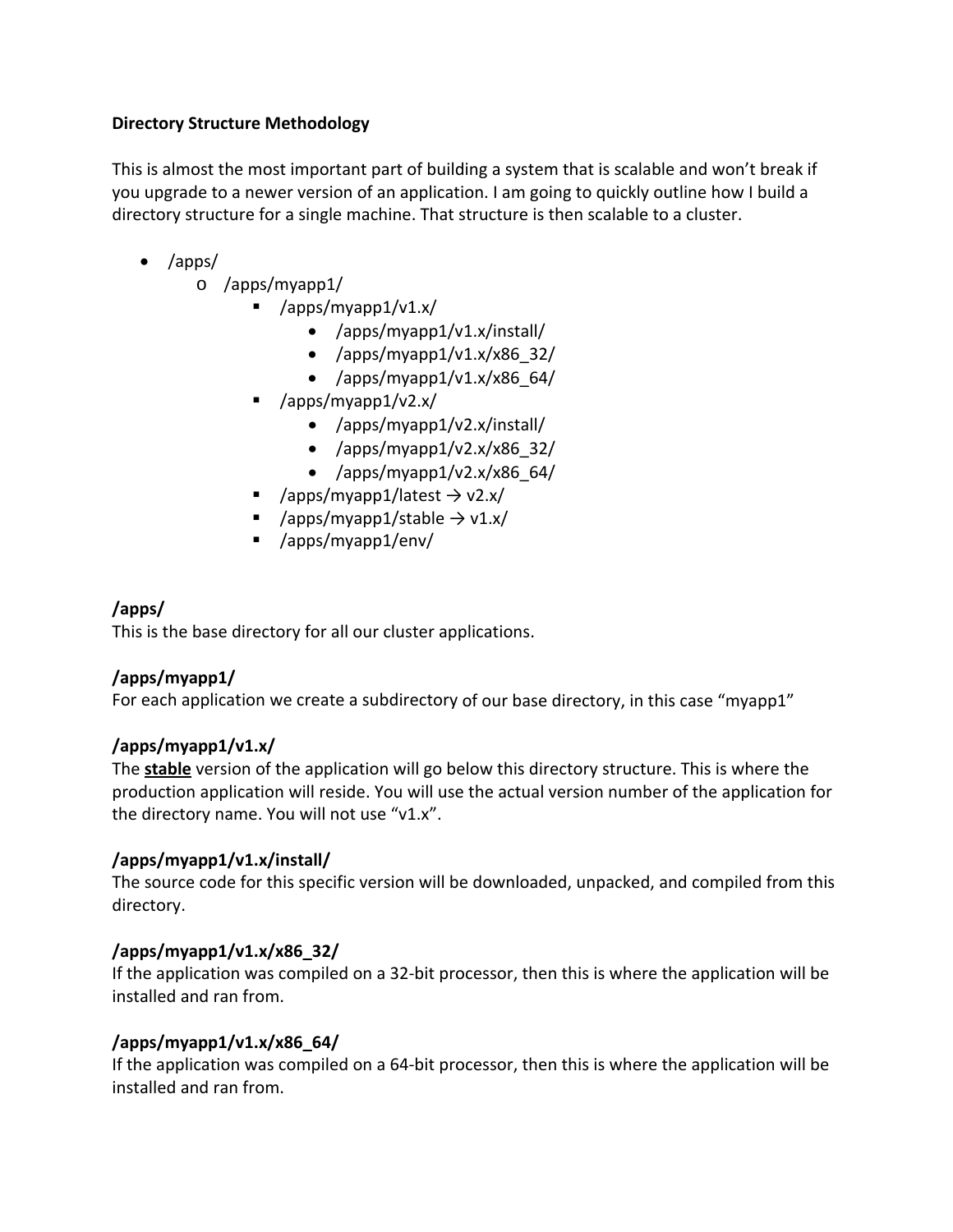### **/apps/myapp1/v2.x/**

The **latest** version of the application will go below this directory structure. This is where the alpha, beta, or unstable release will reside. This includes applications that need to be tested and are not ready for production. You will use the actual version number of the application for the directory name. You will not use "v2.x".

## **/apps/myapp1/v2.x/install/**

The source code for this specific version will be downloaded, unpacked, and compiled from this directory.

## **/apps/myapp1/v2.x/x86\_32/**

If the application was compiled on a 32‐bit processor, then this is where the application will be installed and ran from.

## **/apps/myapp1/v2.x/x86\_64/**

If the application was compiled on a 64‐bit processor, then this is where the application will be installed and ran from.

## **/apps/myapp1/latest → v2.x**

This is a symbolic link "latest" pointing to the directory named after the unstable installed version.

### **/apps/myapp1/stable → v1.x**

This is a symbolic link "stable" pointing to the directory named after the stable installed version

These symbolic links will allow you to upgrade software and not need to rebuild the environment to accommodate the change. Simply modify the symbolic link to point to the newer version, still under the name of latest. If I have "/apps/myapp1/v1.x/bin/" in the \$PATH variable for all users .bashrc, then I would have to update all the user .bashrc files if I wanted to upgrade everyone to "/apps/myapp1/v2.x/bin/". By using the "stable" and "latest" symbolic links, you only need to put "/apps/myapp1/stable/bin/" in each users .bashrc file. And when you want to migrate all users to "/apps/myapp1/v2.x/bin/" simply modify the "stable" symbolic link to point to it. All the users will automatically start using the newest version on a simple change to the symbolic links. This is very important for scalability and allows you to test new releases without affecting the other users by putting "/apps/myapp1/latest/bin/" into your \$PATH.

# **/apps/myapp1/env/**

This is where scripts and files that modify the user environment will be placed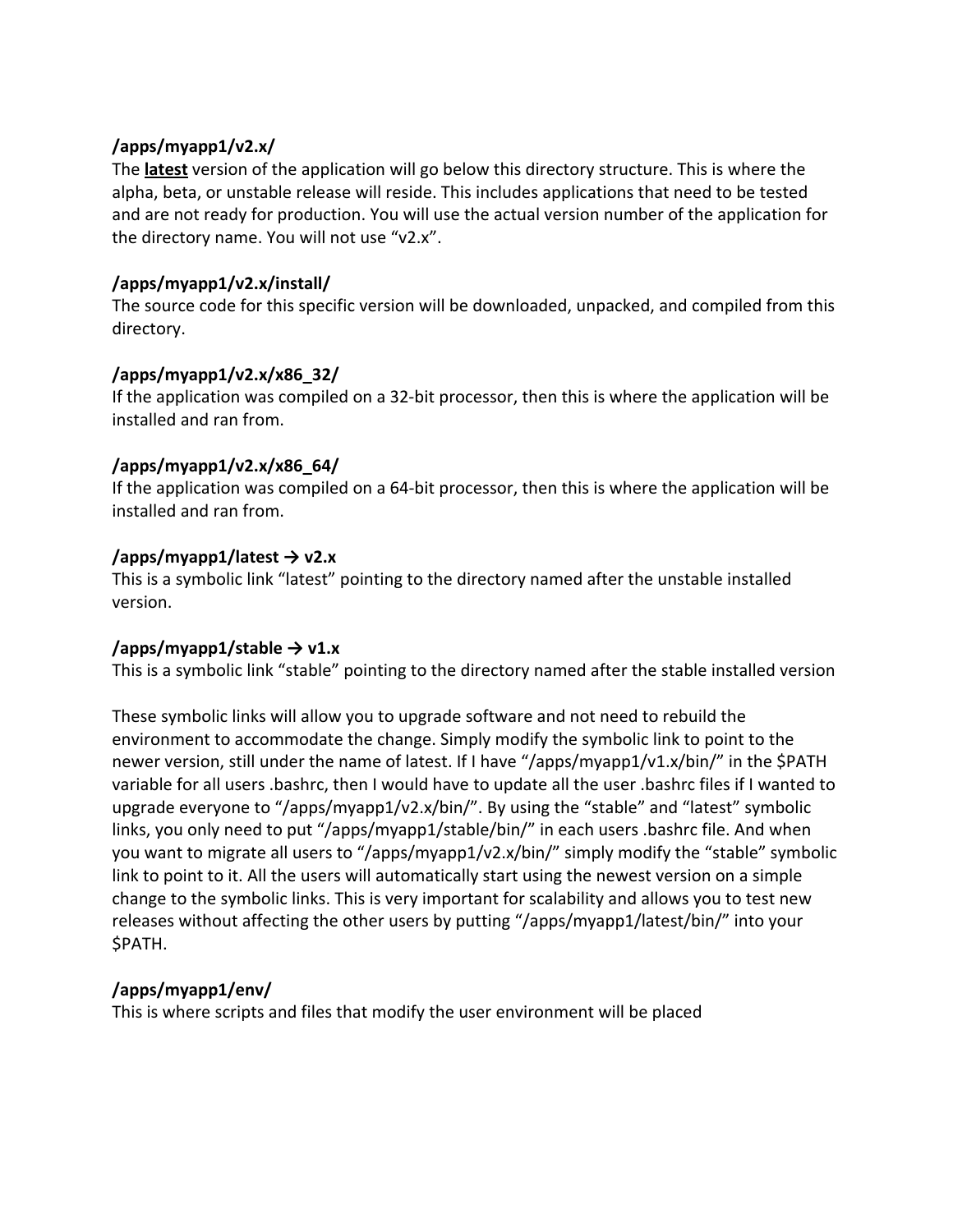#### **Hardware and Software**

For this process I've chosen Gentoo as the GNU/Linux distribution. I've installed it onto a server containing a single "Intel(R) Xeon(R) E5405 @ 2.00GHz" which happens to be a Quad Core processor. Which is why I use "‐np 4" in the mpirun commands. Also note, I am using a 64‐bit OS and software. Pay attention to your version and make the minor changes to the commands to accommodate that.

### **Installing OpenMPI**

OpenMPI v1.3.2 (Latest) / OpenMPI v1.3.1 (Stable)

 $\sim$  # mkdir /apps ~ # mkdir /apps/openmpi

Install v1.3.2:

- $\sim$  # mkdir /apps/openmpi/v1.3.2
- ~ # ln ‐s /apps/openmpi/v1.3.2 /apps/openmpi/latest
- ~ # mkdir /apps/openmpi/v1.3.2/install
- $\approx$  # mkdir /apps/openmpi/v1.3.2/x86 32
- $\sim$  # mkdir /apps/openmpi/v1.3.2/x86 64
- $\sim$  # cd /apps/openmpi/v1.3.2/install
- ~ # wget http://www.open‐mpi.org/software/ompi/v1.3/downloads/openmpi‐1.3.2.tar.gz
- ~ # tar ‐xf openmpi‐1.3.2.tar.gz
- $~\sim$  # cd openmpi-1.3.2

For 32‐bit systems: ~ # ./configure ‐‐prefix= /apps/openmpi/v1.3.2/x86\_32

For 64‐bit systems: ~ # ./configure ‐‐prefix=/apps/openmpi/v1.3.2/x86\_64

 $~\sim$  # make ~ # make install

Install v1.3.1:

```
\sim # mkdir /apps/openmpi/v1.3.1
```
- ~ # ln ‐s /apps/openmpi/v1.3.1 /apps/openmpi/stable
- $\sim$  # mkdir /apps/openmpi/v1.3.1/install
- $\sim$  # mkdir /apps/openmpi/v1.3.1/x86 32
- $\approx$  # mkdir /apps/openmpi/v1.3.1/x86 64

```
\sim # cd /apps/openmpi/v1.3.1/install
```
~ # wget http://www.open‐mpi.org/software/ompi/v1.3/downloads/openmpi‐1.3.1.tar.gz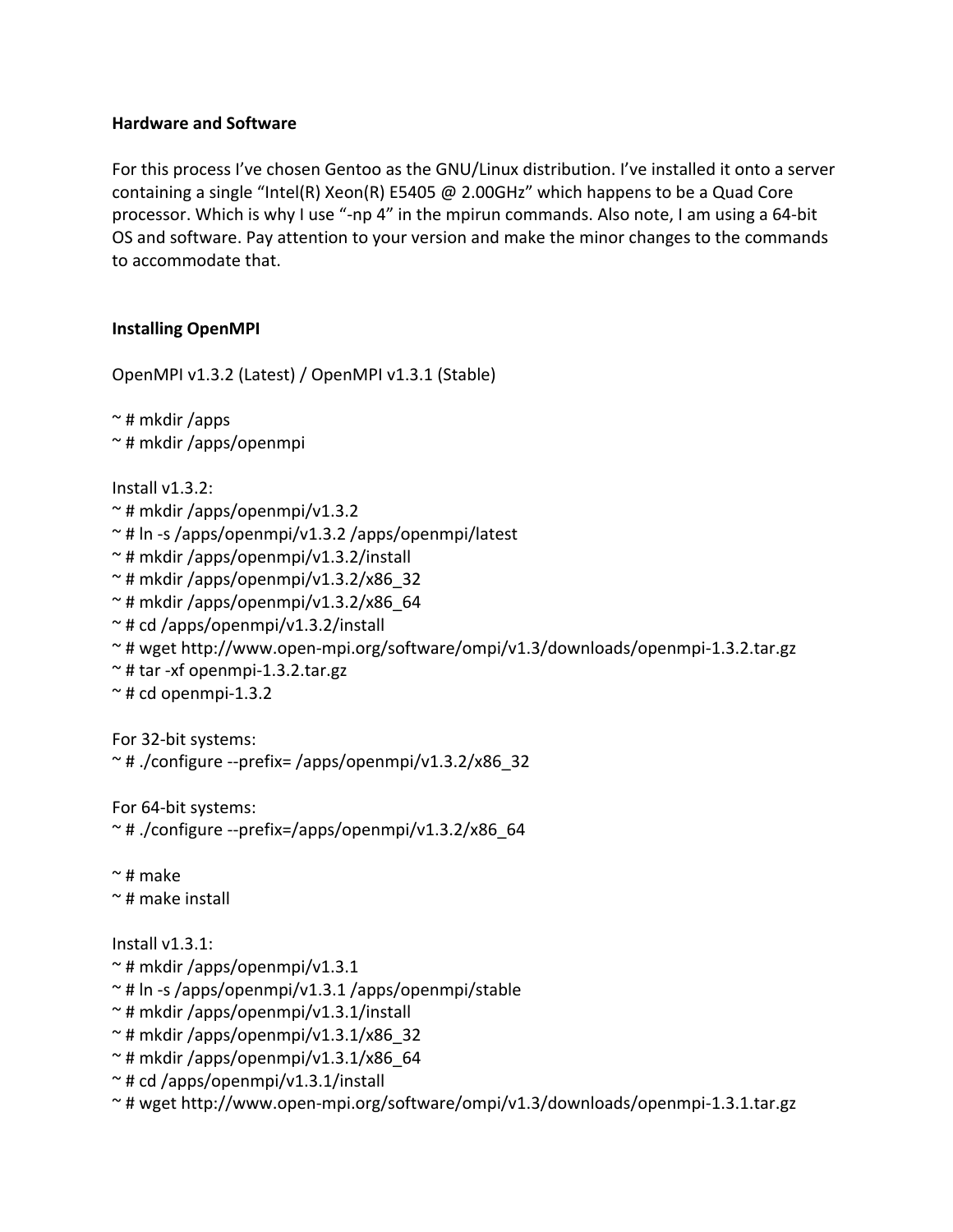$\sim$  # tar -xf openmpi-1.3.1.tar.gz  $~\sim$  # cd openmpi-1.3.1 For 32‐bit systems:  $~\sim$  # ./configure --prefix= /apps/openmpi/v1.3.1/x86 32 For 64‐bit systems:  $~\sim$  # ./configure --prefix=/apps/openmpi/v1.3.1/x86 64  $\sim$  # make

~ # make install

~ # mkdir /apps/openmpi/env

~ # cd /apps/openmpi/env

~ # echo 'export PATH=\${PATH}:/apps/openmpi/latest/x86\_64/bin' > prepenv\_latest

~ # echo 'export PATH=\${PATH}:/apps/openmpi/stable/x86\_64/bin' > prepenv\_stable

Edit /etc/env.d/00basic and modify the LDPATH to include the OpenMPI libraries:

LDPATH="/usr/local/lib:/apps/openmpi/latest/x86\_64/lib:/apps/openmpi/stable/x86\_64/lib"

~ # env‐update && source /etc/profile

Running a OpenMPI Sanity Check:

~ # source /apps/openmpi/env/prepenv\_latest

~ # mpirun ‐np 4 hostname

The last command above will print the computers hostname four times. Not less, not more, four times. If it does, then your "latest" OpenMPI version is working.

~ # env‐update && source /etc/profile

 $\sim$  # source /apps/openmpi/env/prepenv\_stable

~ # mpirun ‐np 4 hostname

The last command above will print the computers hostname four times. Not less, not more, four times. If it does, then your "stable" OpenMPI version is working.

At this point you should have a functioning OpenMPI install. Two versions, latest and stable, are available based upon which file you source. The reason I force users to login and "source" the "prepenv\_xxxxx" file is because I don't want to add bloat to user profiles. I despise \$PATH variables that are 30+ directories long, etc. Less is more in this case. I don't add any information to users .bashrc in this case. Some users actually put the "source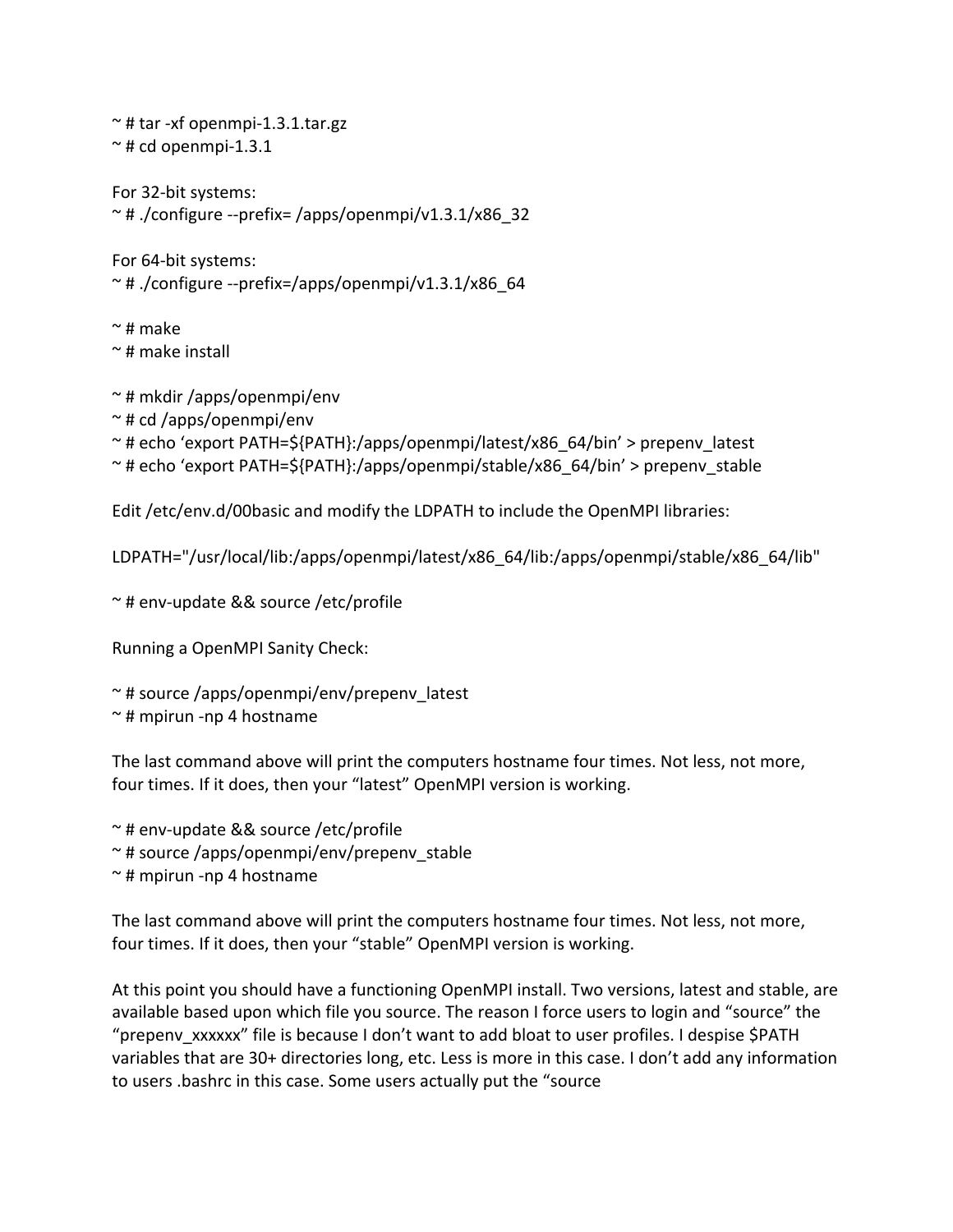/apps/openmpi/env/prepenv\_stable" command in their .bashrc, which makes OpenMPI available at the time they login by setting the \$PATH.

**Installing John the Ripper MPI**

**Note: You cannot install John the Ripper MPI unless you have a functioning MPI environment. So do not continue unless you have successfully installed OpenMPI and completed the sanity check.**

John the Ripper MPI v1.7.3.1 (Latest)

~ # mkdir /apps/jtr

Install v1.7.3.1:  $~\sim$  # mkdir /apps/jtr/v1.7.3.1  $\sim$  # ln -s /apps/jtr/v1.7.3.1 /apps/jtr/latest  $\sim$  # mkdir /apps/jtr/v1.7.3.1/install  $~\sim$  # mkdir /apps/jtr/v1.7.3.1/x86 32  $~\sim$  # mkdir /apps/jtr/v1.7.3.1/x86 64  $\sim$  # cd /apps/jtr/v1.7.3.1/install ~ # wget http://www.bindshell.net/tools/johntheripper/john‐1.7.3.1‐all‐2‐mpi8.tar.gz  $\sim$  # tar -xf john-1.7.3.1-all-2-mpi8.tar.gz  $~\sim$  # cd john-1.7.3.1-all-2-mpi8/src For 32‐bit systems: ~ # make linux‐x86‐sse2

For 64‐bit systems:  $\approx$  # make linux-x86-64

 $\sim$  # cd /apps/jtr/v1.7.3.1/install/john-1.7.3.1-all-2-mpi8/run  $\sim$  # cp \* /apps/jtr/v1.7.3.1/x86 64/

~ # mkdir /apps/jtr/env

 $\sim$  # cd /apps/jtr/env

~ # echo 'export PATH=\${PATH}:/apps/jtr/latest/x86\_64' > prepenv\_latest

~ # echo 'source /apps/openmpi/env/prepenv\_latest' >> prepenv\_latest

 $\approx$  # echo 'cd /apps/jtr/latest/x86\_64' >> prepenv\_latest

Running a John the Ripper Sanity Check:

~ # env‐update && source /etc/profile ~ # source /apps/jtr/env/prepenv\_latest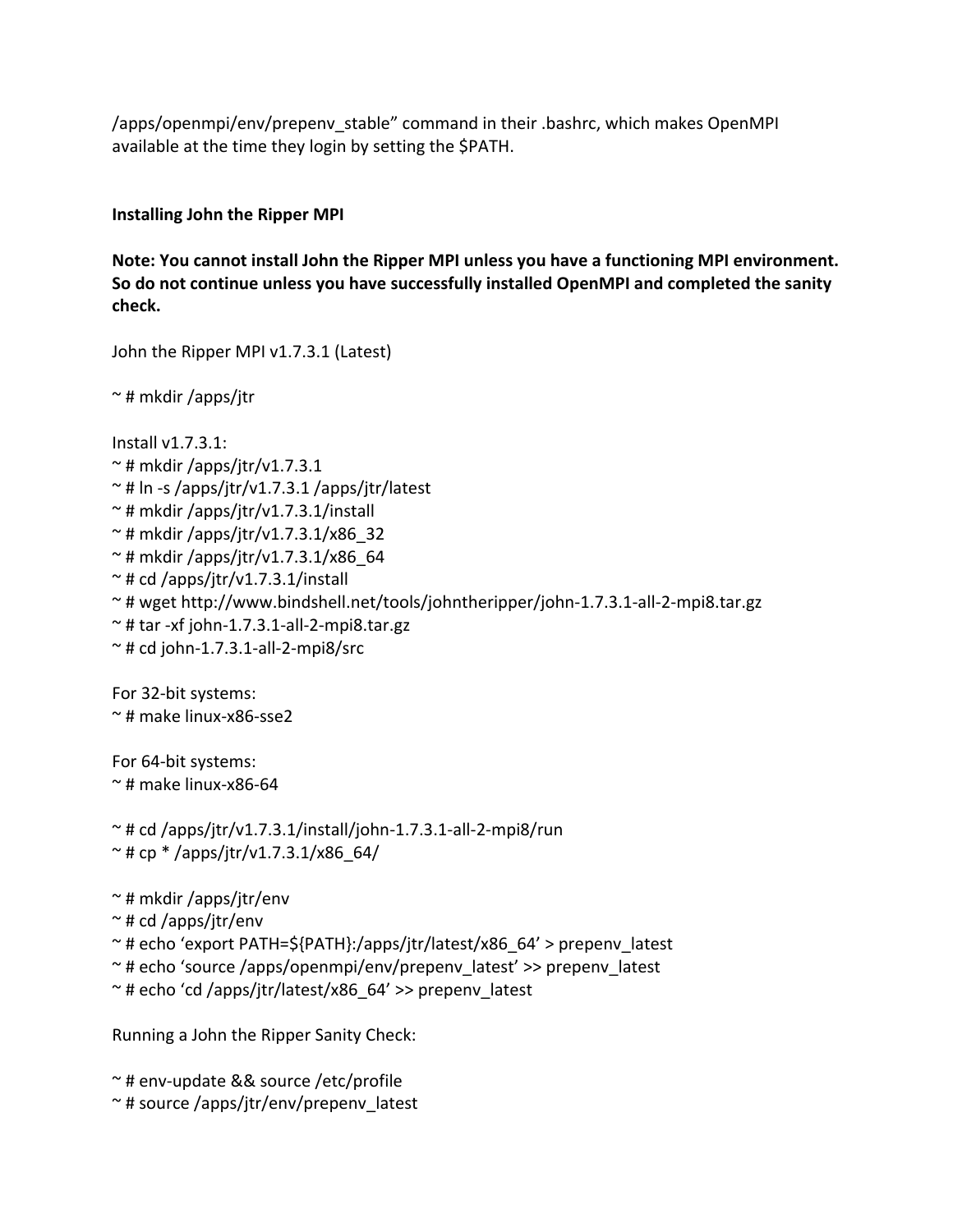$\sim$  # mpirun -np 4 ./john -test

The last command above will self test John the Ripper MPI and run a benchmark to see how fast your computer can run it.

### **Utilizing CPU Cores on a Standalone PC**

At this point you should have a functioning MPI environment and a functioning version of John the Ripper. So now that the foundation is laid, let us move on to the fun part: Cracking Passwords!

The first task we need to complete is to create a cleanup script for John the Ripper, because it creates a lot of files that don't get cleaned up after its runs. Only run this if you no longer need the john\_log and john.pot files, because it removes them as well.

- $\sim$  # cd /apps/jtr/env
- $\sim$  # echo "#!/bin/bash" > cleanup latest.sh
- ~ # echo "rm /apps/jtr/latest/x86\_64/john\_rec.rec\*" >> cleanup\_latest.sh
- $\sim$  # echo "rm /apps/jtr/latest/x86\_64/john\_log" >> cleanup\_latest.sh
- $\sim$  # echo "rm /apps/jtr/latest/x86\_64/john.pot" >> cleanup\_latest.sh
- $\sim$  # chmod + x cleanup latest.sh

The entire platform is setup now. Next we will begin a test run, with a simple MD5 hash.

~ # env‐update && source /etc/profile ~ # source /apps/jtr/env/prepenv\_latest ~ # echo "root:e80b5017098950fc58aad83c8c14978e" >> md5s.txt ~ # mpirun ‐np 4 ./john ‐format=raw‐md5 ‐incremental:alpha ./md5s.txt Loaded 1 password hash (Raw MD5 [raw‐md5]) Loaded 1 password hash (Raw MD5 [raw‐md5]) Loaded 1 password hash (Raw MD5 [raw‐md5]) Loaded 1 password hash (Raw MD5 [raw‐md5]) abcdef (root) Process 0 completed loop. thread: 0 guesses: 1 time: 0:00:00:00 c/s: 1582K trying: abaflm ‐ abcdch

The last command above initiated John the Ripper MPI utilizing all 4 cores and successfully broke the password in under a second. The password was "abcdef". If you have questions about the syntax for running John the Ripper, please read the related docs.

After each run, I usually copy the "john.pot" file to safe spot, and then cleanup:

 $~\sim$  #/apps/jtr/env/cleanup\_latest.sh